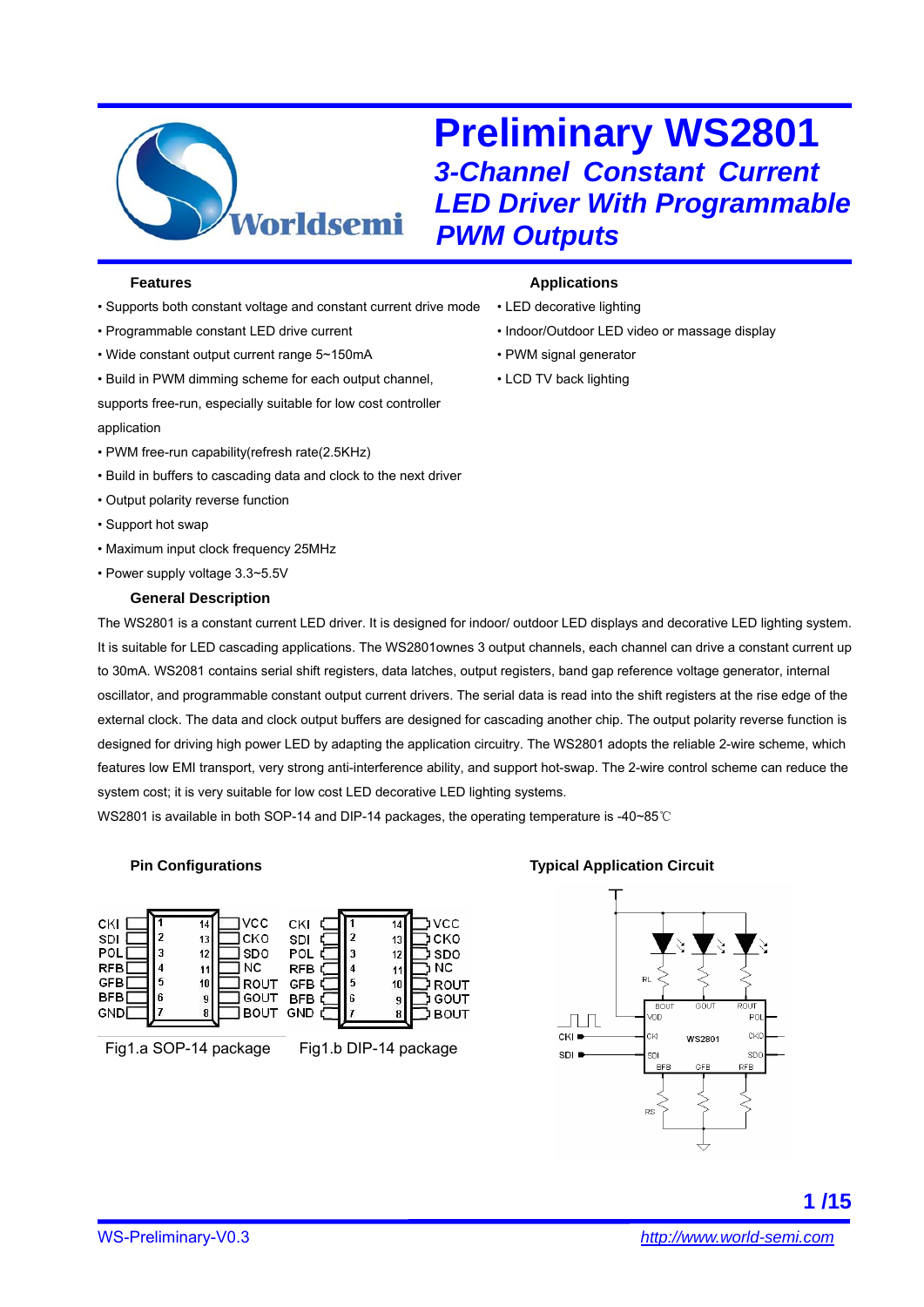

#### **Absolute Maximum Ratings**

| <b>Parameter</b>                                                                                     | Symbol                         | <b>Ratings</b>        | Unit       |  |
|------------------------------------------------------------------------------------------------------|--------------------------------|-----------------------|------------|--|
| Power Supply Voltage                                                                                 | <b>VCC</b>                     | $-0.3$ to 6V          | v          |  |
| Input Voltage                                                                                        | $V_{IN}$                       | $-0.3$ to VCC $+0.3V$ | $\vee$     |  |
| Output Voltage                                                                                       | $V_{OUT}$                      | $-0.4$ to $7V$        | v          |  |
| Output Pin Voltage                                                                                   | <b>V</b> <sub>XOUT</sub>       | $-0.3$ to $7V$        | $\vee$     |  |
| <b>Output Current</b><br><b>Constant Current Drive Mode</b><br>Constant Voltage Drive Mode           | <b>LOUTCC</b><br><b>LOUTCV</b> | 0 to 50<br>0 to 100   | mA         |  |
| Output Current Deviation (Constant Current Driving Mode)<br>Between output channels<br>Between chips | $D_{\text{IO}}$<br>$D_{IOE}$   | ±1<br>±3              | $\%$       |  |
| <b>Input Clock Frequency</b>                                                                         | $F_{CLK}$                      | 25                    | <b>MHz</b> |  |
| <b>Maximum Power Dissipation</b>                                                                     | $P_D$                          | 600                   | mW         |  |
| <b>Operating Junction Temperature</b>                                                                | Topr                           | $-40$ to $+150$       |            |  |
| Storage Temperature Range                                                                            | Tstg                           | $-55$ to $+150$       | °C         |  |
| Lead Temperature (Soldering, 10 seconds)                                                             | <b>Tsolder</b>                 | 300                   |            |  |
| <b>ESD susceptibility</b>                                                                            |                                | 4000                  | v          |  |

**Note:** If the voltage on the pins exceeds the maximum ratings may cause permanent damage to the device.

**Electrical Characteristics** (VCC=5V, TA= 25℃, unless otherwise specified.)

| <b>Parameter</b>                          | Symbol                                    | <b>Conditions</b>                                                  | Min        | <b>Typ</b>               | Max                      | <b>Units</b> |
|-------------------------------------------|-------------------------------------------|--------------------------------------------------------------------|------------|--------------------------|--------------------------|--------------|
| Power Supply Voltage Range                | $V_{\rm CC}$                              |                                                                    | 3.3        | $\overline{\phantom{a}}$ | 5.5                      | V            |
| Output Voltage                            | <b>VOUT</b>                               | IOUT=1uA                                                           | $-0.3$     | --                       | 7.0                      | V            |
|                                           | $I_{\text{outH}}$                         | <b>Constant Current Output</b>                                     | 5          | --                       | 30                       | mA           |
|                                           |                                           | <b>Constant Voltage Output</b>                                     | $-$        |                          | 50                       | mA           |
| <b>Output Current</b>                     | $I_{\text{outL}}$                         | Output Cut Off                                                     | --         | 0.1                      | 1                        | uA           |
|                                           | <b>I</b> source                           | <b>Other Output</b>                                                | --         | 1                        | $\overline{\phantom{a}}$ | mA           |
|                                           | <b>ISINK</b>                              | <b>Other Output</b>                                                | $-$        | $-1$                     | --                       | mA           |
| <b>Standby Supply Current</b>             | <b>I</b> STB                              | R/G/BOUT Floating                                                  |            | 1                        | 1.5                      | mA           |
| Minimum Constant Current Output Time      | I <sub>OH</sub>                           | $V_{IN} = V_{IH}$ or $V_{II}$ ,<br>$I_{\text{OUT}} = 20 \text{mA}$ |            | 14                       |                          | <b>uS</b>    |
|                                           | $I_{IN}$                                  | PIN: CKI, SDI<br>$V_{IN}$ =VDD or GND                              |            | --                       | ±1                       | uA           |
| Input Current                             |                                           | PIN: CKM, POL<br>$V_{IN}$ =VDD or GND                              |            | ±10                      | ±20                      | uA           |
|                                           | $V_{\scriptscriptstyle\parallel\text{H}}$ | TA = -40 $\sim$ 125 ℃                                              | $0.8*VDD$  | --                       | <b>VDD</b>               | $\vee$       |
| Input Voltage Level                       | $V_{IL}$                                  |                                                                    | <b>GND</b> | --                       | $0.2*VDD$                | $\vee$       |
| <b>Constant Current Feed Back Voltage</b> | $V_{XFB}$                                 | $R_{R/G/BFB}$ =20 $\Omega$                                         | 0.582      | 0.6                      | 0.618                    | $\vee$       |
| <b>Output Saturation Voltage</b>          | $V_{\text{SAT}}$                          | IOUT=20mA                                                          | $-$        | 0.4                      | 0.6                      | V            |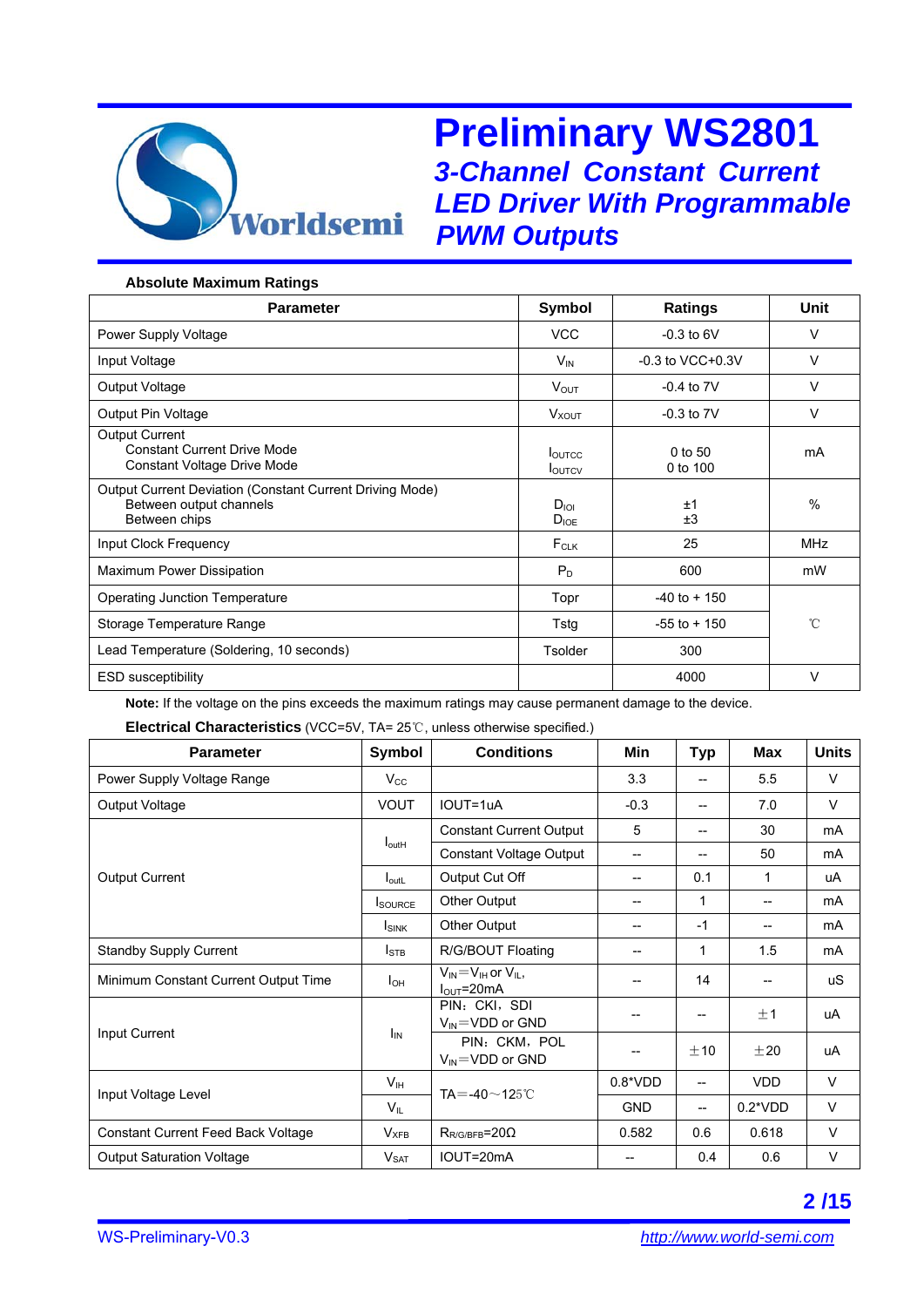

| $%dV_{OUT}$     | $V_{\rm OUT}$ =0.9~4, R <sub>RGBFB</sub> =30 $\Omega$ | $\hspace{0.05cm}$ | ±0.1 | -- | %N |
|-----------------|-------------------------------------------------------|-------------------|------|----|----|
| $\%$ d $V_{CC}$ | $V_{CC} = 4 \sim 5.5V$                                | --                | ±0.1 | -- | %N |
| $R_{INHIGH}$    | $R_{POL}$ , $R_{CKM}$                                 | $\hspace{0.05cm}$ | 30   | -- | KΩ |
|                 |                                                       |                   |      |    |    |

#### **Switching Characteristics** (VCC=5V, TA=25℃)

| <b>Parameter</b>                              |            | Symbol                                | <b>Conditions</b> | Min   | <b>Typ</b> | Max                                   | <b>Units</b> |
|-----------------------------------------------|------------|---------------------------------------|-------------------|-------|------------|---------------------------------------|--------------|
| Propagation Delay<br>('L' to 'H')             | CKI-to-CKO | $T_{\sf p LH}$                        | $V_{IH} = VCC$    | --    | 8          | $\overline{\phantom{m}}$              | ns           |
| Propagation Delay<br>('L' to 'H')             | CKI-to-CKO | ${\mathsf T}_{\sf pHL}$               | $V_{II} = GND$    | $-$   | 8.6        | $\hspace{0.05cm}$ – $\hspace{0.05cm}$ | ns           |
| <b>Output Current Rise Time</b>               |            | ${\mathsf T}_{\mathsf or}$            | $R_{XFBs} = 30$   | --    | 50         | $\hspace{0.05cm}$ – $\hspace{0.05cm}$ | ns           |
| Maximum Turn ON and OFF time of Drive Current |            | $T_{\text{of}}$                       | $RL = 180 \Omega$ | $- -$ | 50         | $\overline{\phantom{m}}$              | ns           |
| Output Current Propagation                    |            | $\mathbb{O} \mathsf{T}_{\mathsf{OP}}$ | $CL = 30pF$       | --    |            | 3.3                                   | mS           |

### **Switching Characteristics** (VCC=3.3V, TA=25℃)

| <b>Parameter</b>                  |            | Symbol                                | <b>Conditions</b>                                        | Min   | <b>Typ</b> | Max   | Units |
|-----------------------------------|------------|---------------------------------------|----------------------------------------------------------|-------|------------|-------|-------|
| Propagation Delay<br>('L' to 'H') | CKI-to-CKO | $T_{\sf pLH}$                         | $V_{\text{H}}$ =VCC                                      | --    | 9.0        | $-$   | ns    |
| Propagation Delay<br>('L' to 'H') | CKI-to-CKO | ${\mathsf T}_{\sf pHL}$               | $V_{II} = GND$                                           | --    | 13         | $- -$ | ns    |
| <b>Output Current Rise Time</b>   |            | ${\mathsf T}_{\mathsf or}$            | $R_{XFBs} = 30\Omega$<br>$RL = 180\Omega$<br>$CL = 30pF$ | --    | 50         | $- -$ |       |
| <b>Output Current Fall Time</b>   |            | $\mathsf{T}_{\mathsf{of}}$            |                                                          | $- -$ | 50         | $- -$ | ns    |
| Output Current Propagation        |            | $\mathbb{O} \mathsf{T}_{\mathsf{OP}}$ |                                                          | --    |            | 3.3   | mS    |

### **Circuit for Switching Characteristics Test**



*Fig2, Circuit for switching characteristics test*

### **Note:**

① Reload the gray scale data at each end of the PWM cycle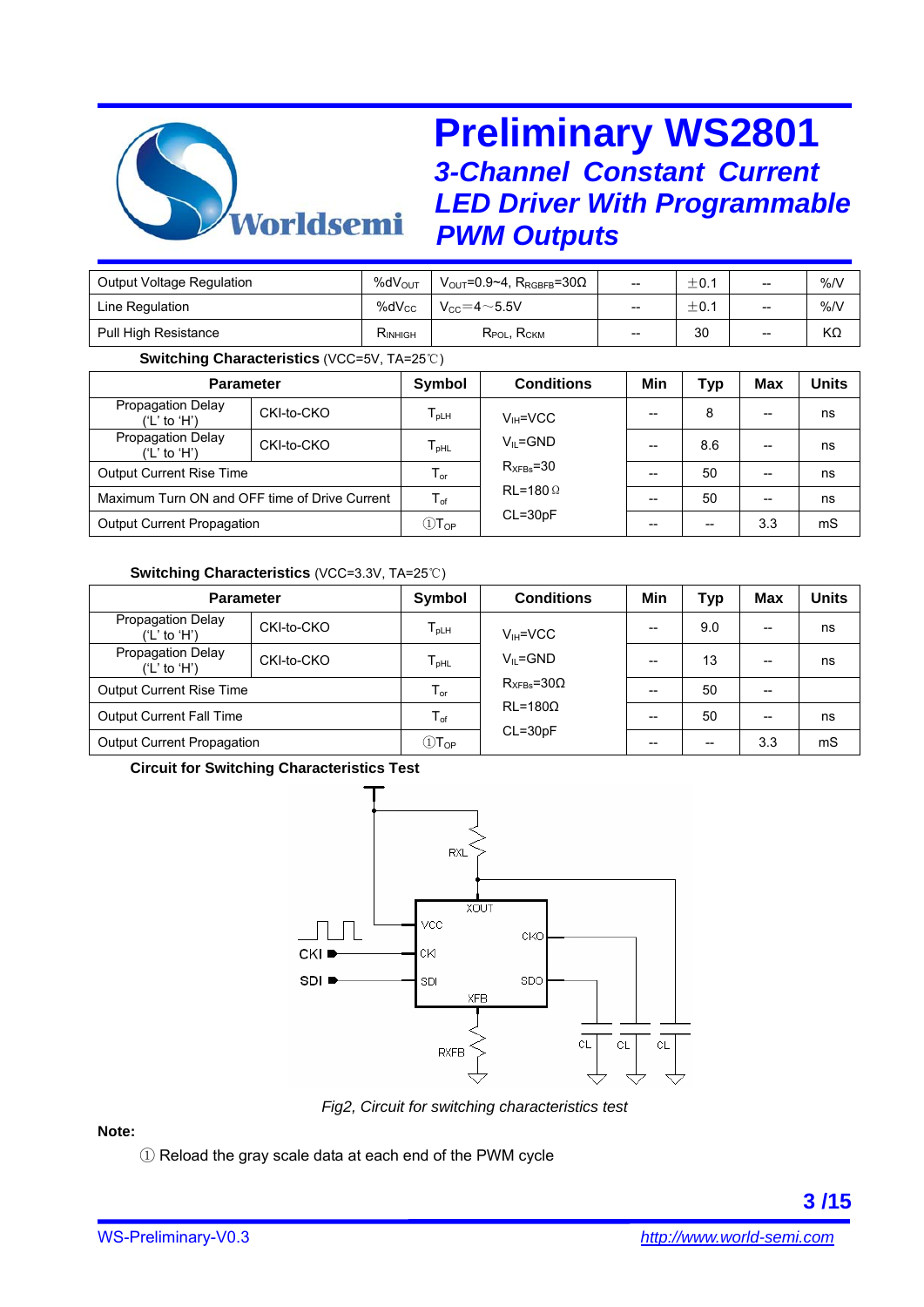

**Typical Block Diagram** 



*Fig3, Block Diagram of WS2801*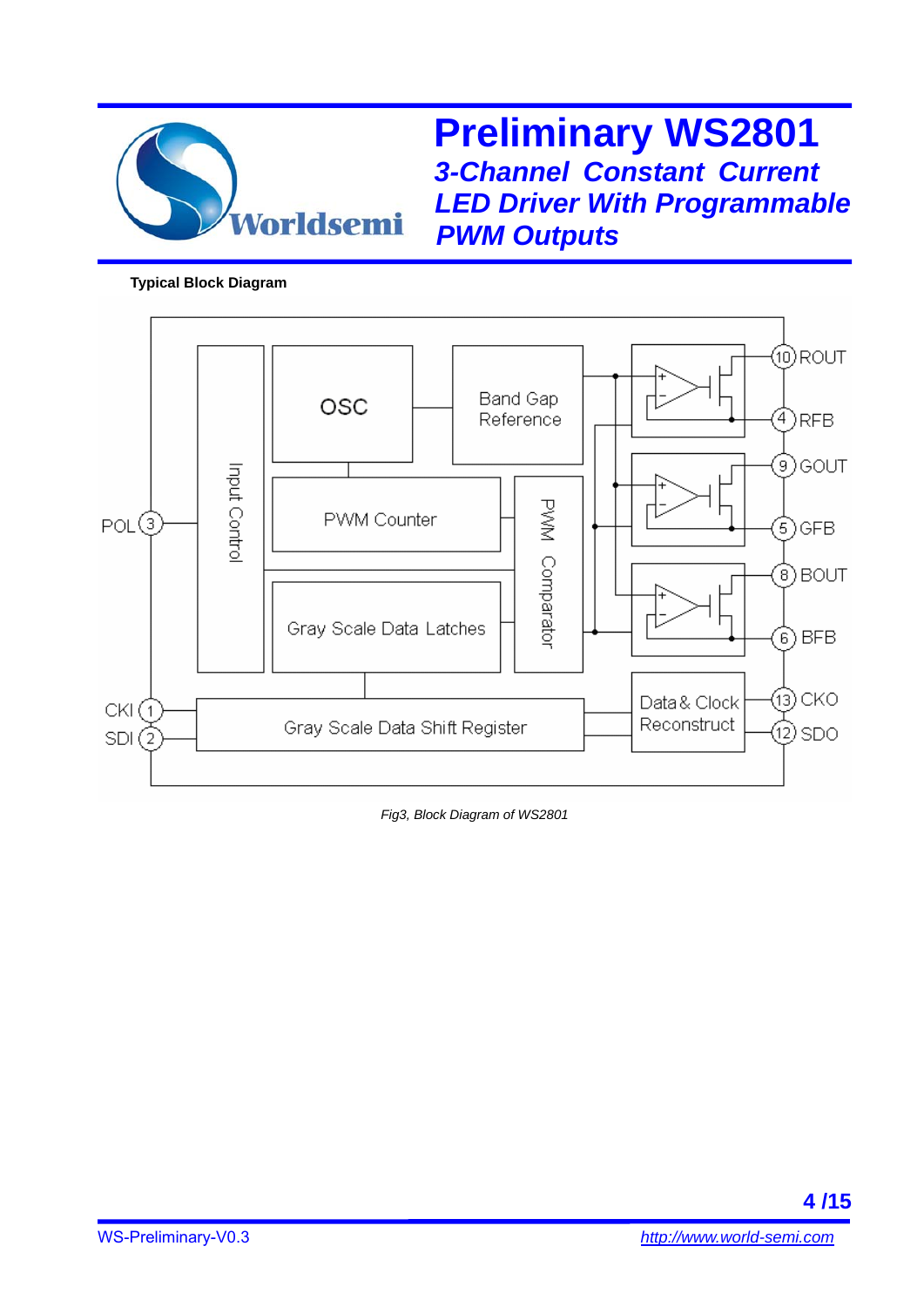

| <b>Pin Description</b> |                 |                                                                                   |
|------------------------|-----------------|-----------------------------------------------------------------------------------|
| <b>Pin Port</b>        | <b>Pin Name</b> | <b>Pin Description</b>                                                            |
| 1                      | <b>CKI</b>      | Data clock input                                                                  |
| $\overline{2}$         | <b>SDI</b>      | Serial gray scale data input                                                      |
| 3                      | <b>POL</b>      | Output polarity control. When this pin is pull to GND, the driver output will be  |
|                        |                 | reversed; when floating or pulled high, the output polarity will not be reversed. |
| 4                      | <b>RFB</b>      | The feed back of the R channel, a resistor connected to this pin can set the      |
|                        |                 | output constant current of the R channel                                          |
| 5                      | <b>GFB</b>      | The feed back of the G channel, a resistor connected to this pin can set the      |
|                        |                 | output constant current of the G channel                                          |
| 6                      | <b>BFB</b>      | The feed back of the B channel, a resistor connected to this pin can set the      |
|                        |                 | output constant current of the B channel                                          |
| $\overline{7}$         | <b>GND</b>      | Ground                                                                            |
| 8                      | <b>BOUT</b>     | The output of the B channel                                                       |
| 9                      | <b>GOUT</b>     | The output of the G channel                                                       |
| 10                     | <b>ROUT</b>     | The output of the R channel                                                       |
| 11                     | <b>NC</b>       | None connection                                                                   |
| 12                     | <b>SDO</b>      | The output of the serial gray scale data.                                         |
| 13                     | <b>CKO</b>      | The output of the buffered clock                                                  |
|                        | <b>VCC</b>      | Power supply input, a capacitor can be connected from this pin to GND to          |
| 14                     |                 | enhance the noise immunity.                                                       |

#### **Application Information**



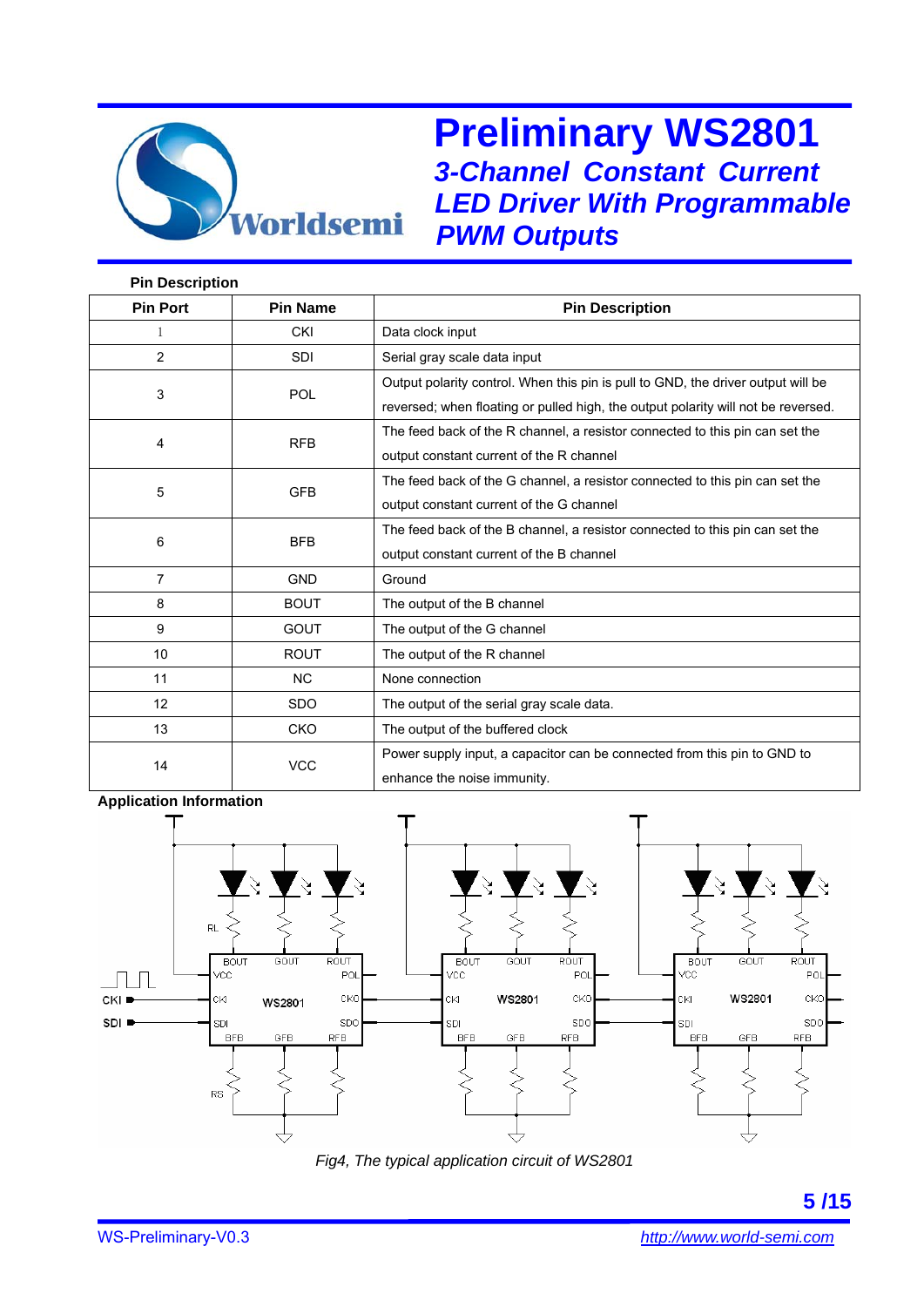

#### **Figures**



#### Output current vs. Temp (RFB=20Ω) Feed back voltage vs. temp.



Output current vs. output voltage IVCC vs. Temp. If you can also vs. Temp.









**6 /15** 

WS-Preliminary-V0.3 *http://www.world-semi.com*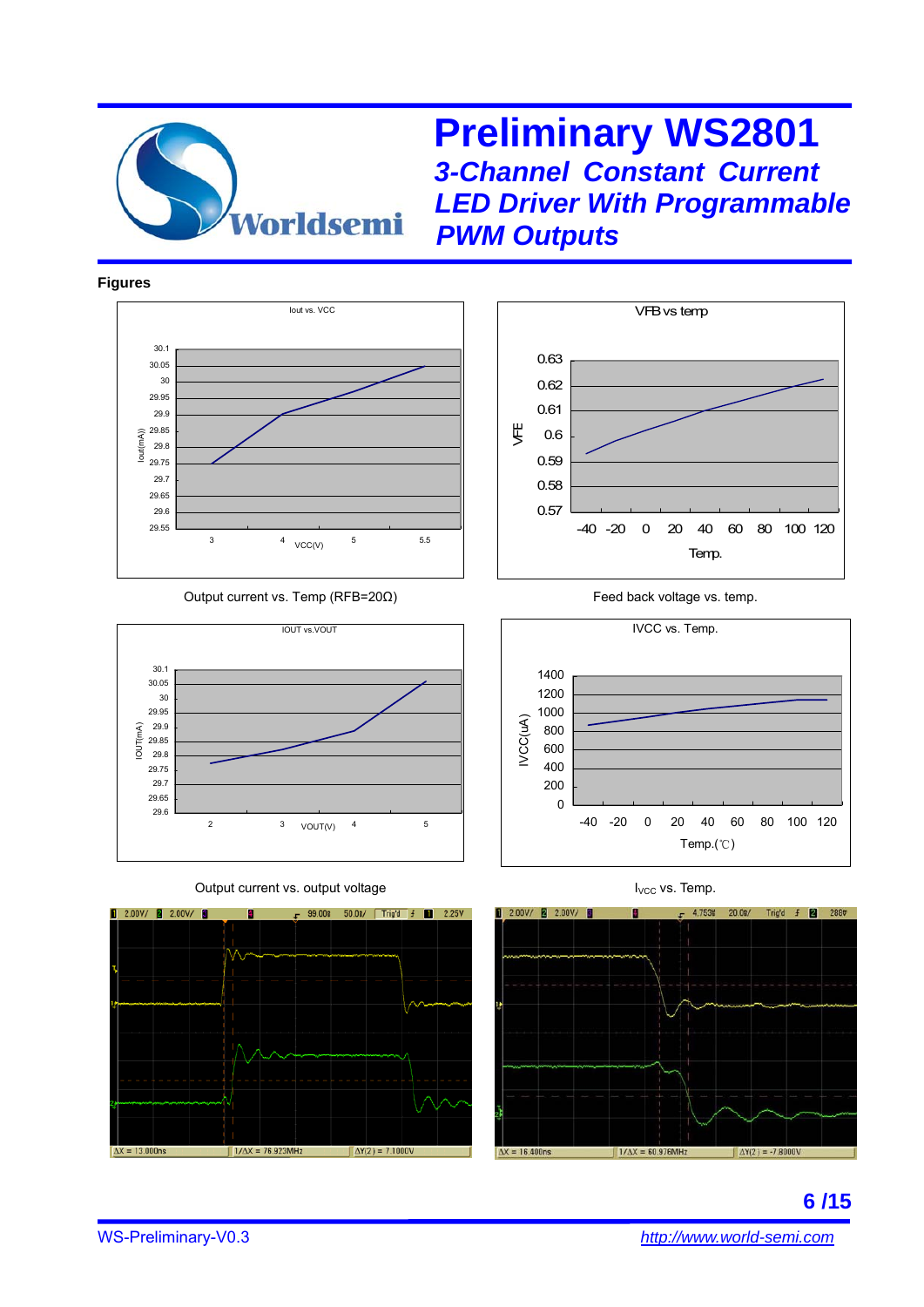

CKI to CKO delay time at rising edge(VCC=3.3V) Channel1: CKI Channel2: CKO



CKI to CKO delay time at rising edge(VCC=5V) Channel1: CKI Channel2: CKO

CKI to CKO delay time at falling edge(VCC=3.3V) Channel1: CKI Channel2: CKO



CKI to CKO delay time at falling edge(VCC=5V) Channel1: CKI Channel2: CKO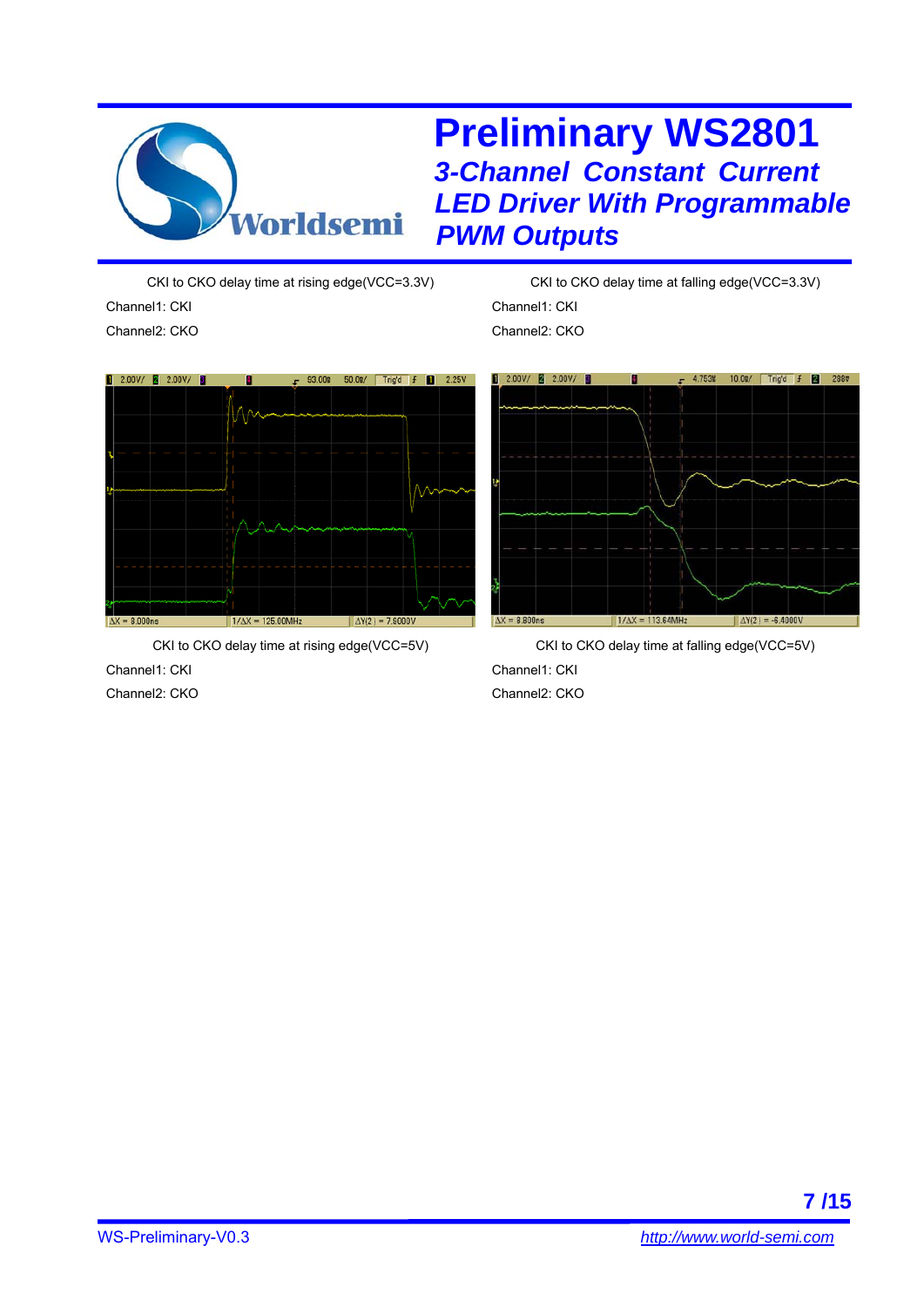

#### **Application note:**

#### **Higher Voltage Applications:**

The power supply range of WS2801 is from 3.3 to 6V, when the input power supply voltage is higher than 6V, a zener diode D0 can be used to clamp the voltage to generate the power supply of the chip, see Fig 6.



*Fig5, the power supply for high voltage application VDD>6V* 

As the WS2801 dissipates about 1.5mA current during normal operation, the current limit resistor RS should be about 2 or more times of the current that dissipated in WS2801, if the power supply VDD=12V, then RS=2KΩ functions well. A capacitor C0 is necessary to filter the noise on the generated power supply voltage for WS2801, and C0=1uF functions well for most of the applications.

#### **Constant Driving Current Mode**

In WS2801, a high performance OpAmp is applied to control the pass element M0 to generate a constant output current to drive the external LED strings. The output current of each channel can be set by adjusting the current feed back resistor connected at the current feed back pin(R/G/BFB), see Fig7.



*Fig6, The schematic of constant current drive mode*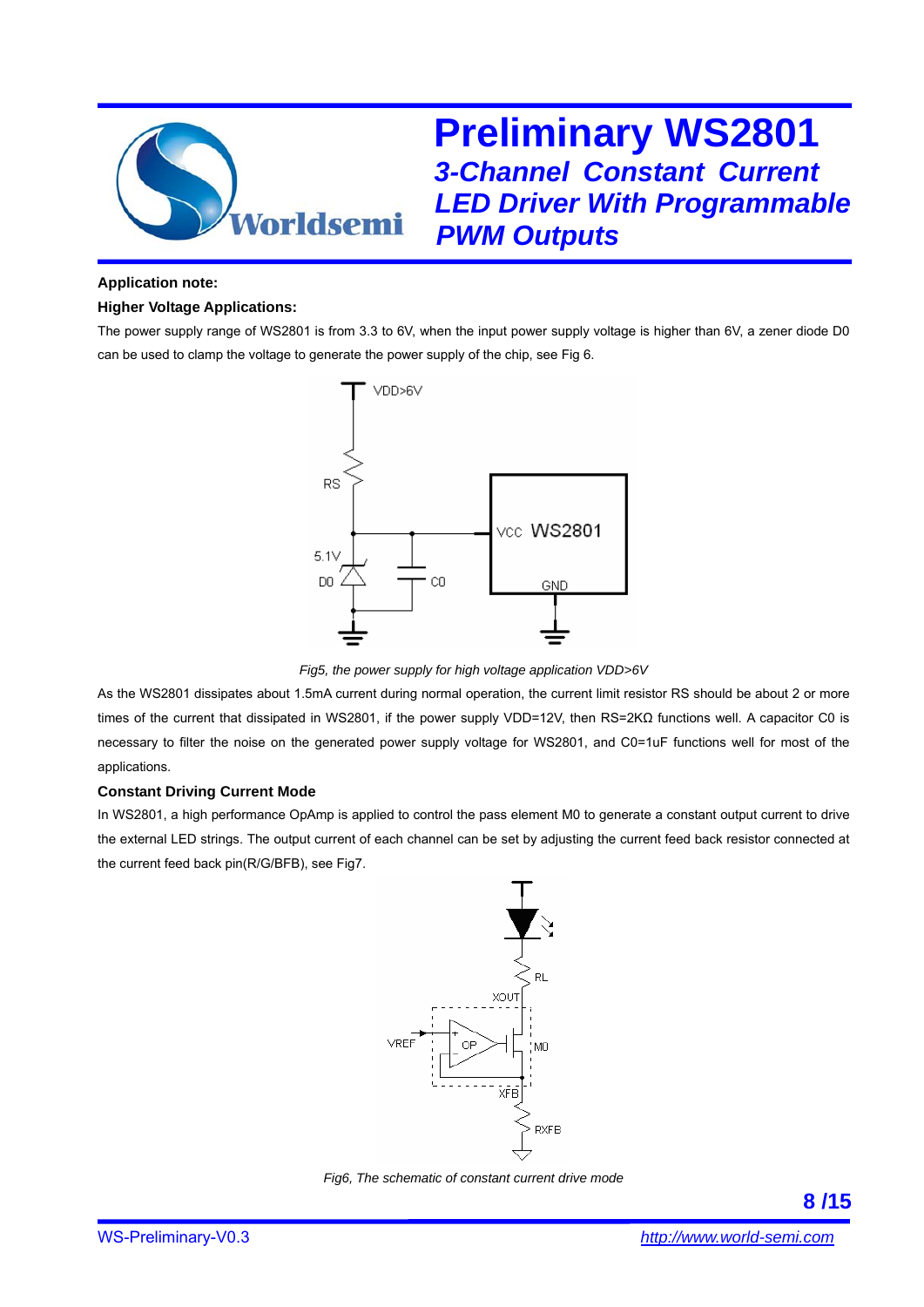

The output constant current can be set by the following equation:

$$
I_{XOUT} = \frac{V_{REF}}{R_{XFB}}
$$
 (1)

Where  $V_{REF}=0.6V$ , which is the current setting reference voltage,  $R_{XFB}$  is the current feed back resistor connected on R/G/BFB pin, for example RXFB=30Ω to set IXOUT=20mA,则RXFB=30Ω.

To guarantee the normal operation of the constant current drive, the voltage on R/G/BOUT should be set between 1 to 1.5 V, and then the drive can output a high precision current over whole operation range, meanwhile there would be not too much power dissipated on WS2801.

#### **Constant Voltage Driving Mode**

WS2801 is a versatile LED driver, it does not only provide user constant current driving mode, but also constant voltage driving mode, which is compatible with ZQL9712. The constant voltage driving mode (POL='HIGH' or floating) can drive the LEDs with current up to 50mA. Connecting R/G/BFB directly to ground, then WS2801 can operate at constant voltage driving mode. See Fig 8.



*Fig7, The schematic of constant voltage driving mode* 

At constant voltage driving mode, the LED diving current can be set by adjusting RL; the RL can be derived by the following equation:

$$
R_L = \frac{V_{DD} - V_{LED} - V_{OUT}}{I_{LED}}
$$

Where RL is the current setting resistor, VDD is the LED power supply, VLED is the LED forward conducting voltage drop, VOUT is the saturation voltage of the output driver(about 0.2~0.4V), ILED is the LED operating current, usually ILED≤20mA.

#### **Constant Voltage Driving Mode with External Switches**

WS2801 provides constant voltage driving mode with external switches to drive high brightness LED, and also realize the HB LED 256 gray scales control, when POL is pull to GND, WS2801 can operate at this driving mode, see Fig9.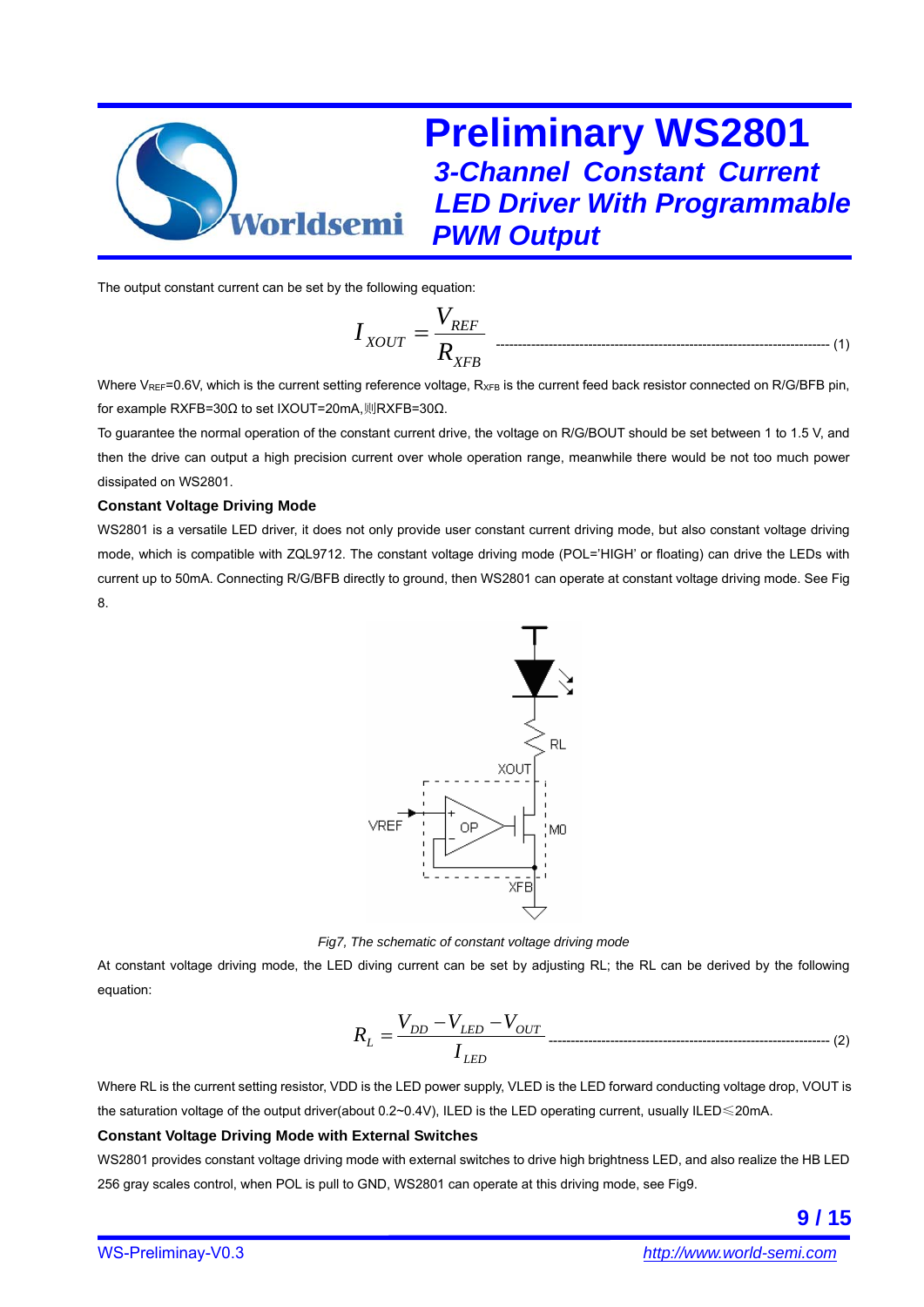

*Fig8, Constant Voltage Driving with External Power Switches.* 

This driving mode is mainly used in high input voltage, high LED driving current (ILED>300mA). Its operating principle is using the external power NPN switches to driving the LED lamps. The LED driving current can be adjusted by the external current limiting resistor RL, RL can be derived by the following equation:

$$
R_{L} = \frac{V_{DD} - V_{LED} - V_{CE}}{I_{LED}}
$$

The external NPN transistor operates in saturation region, VCE is the saturation voltage, and VCE=0.5~0.8V, the base resistor RB=2~5K.

#### **Constant Current Driving Mode with External Switches**

This driving mode makes WS2801 can drive the cascading LED lamps with extreme low cost, at this mode, POL='HIGH' or floating, see Fig10.



*Fig9, Constant current drive with external switches*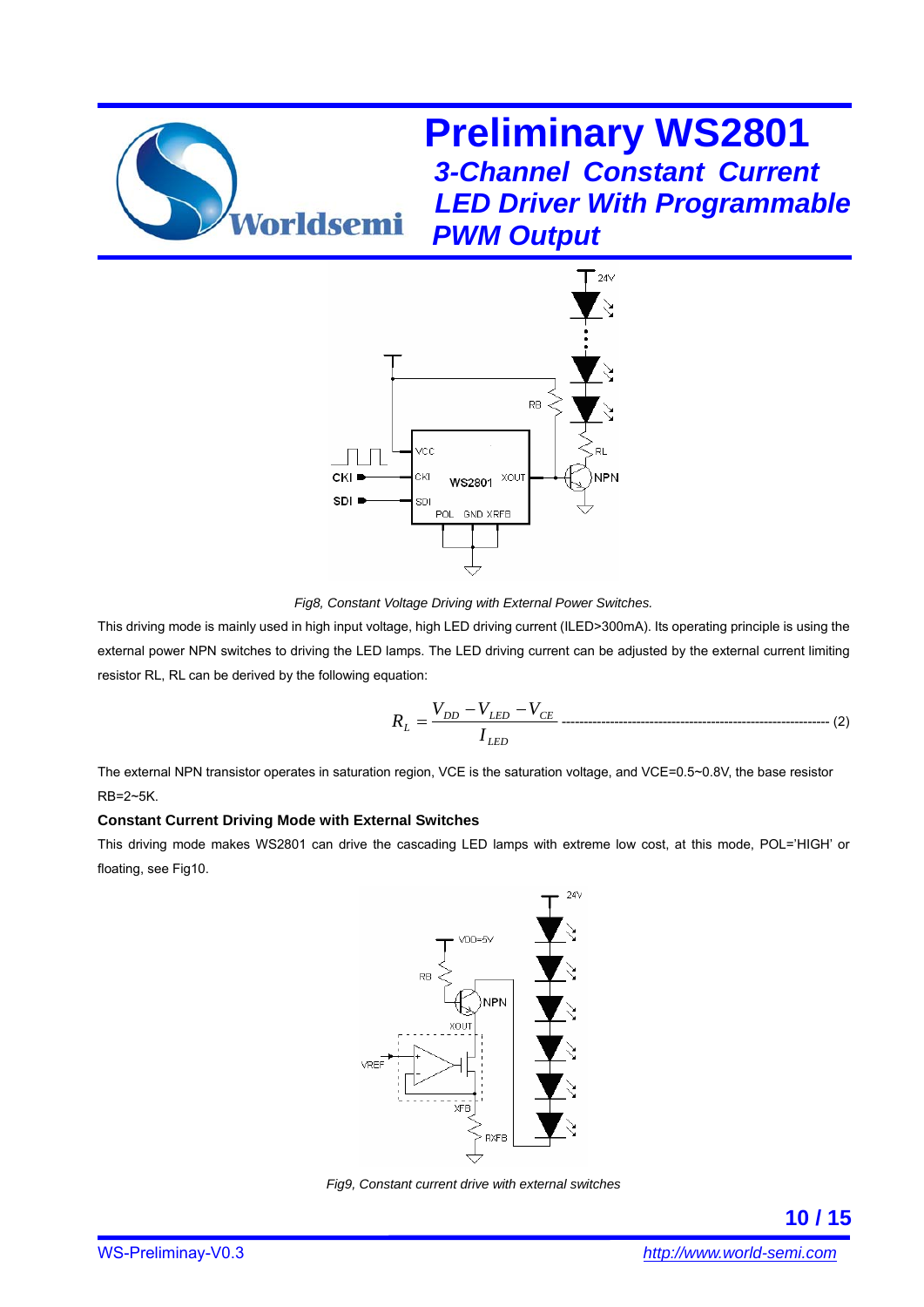

This mode can be used to drive the LED strings under high input voltage (VIN>6V), the highest application voltage is determined by the external NPN power switch. The current flows through the collector of the NPN transistor:

β+1 β *NPNC XOUT* = *II* --------------------------------------------------------------- (4)

The current flow through the base is:

1 1 <sup>B</sup> β+ *NPN XOUT* <sup>=</sup> *II* --------------------------------------------------------------- (5)

During normal operation, to avoid too much power dissipating on WS2801, the voltage at R/G/BOUT should be set around 1.2 volts; the value of RB can be derived by the following equation:

*NPNB DD XOUT <sup>B</sup> I VV <sup>R</sup>* <sup>−</sup> <sup>=</sup> ---------------------------------------------------------------------- (6)

#### **Gray Scale Data Word Format and Timing**

CLK pin keeps low more than 500uS will make the WS2801 internal status register reset, and at this moment, the gray scale data in the data shift registers will be latched. Now WS2801 is ready for gray scale data transport. When the WS2801 receives total 24 clock rising edges, the WS2801 enters relay mode, which relays the input signal got from CKI and SDI with very low distortion (100pS typical) and very low delay time ( 8 ns typical). The data format and the timing diagram can be seen in Fig 11.

The gray scale data frame is comprised of 3 gray data words, each data word is composed of 8 gray scale data bits, total 24 bits. The 8bit gray data can easily realize the linear 256 LED gray levels control.

During data transfer, the first bit is the data frame signal, then is the MSB of the ROUT channel, the last one transferred into the data shift register is the LSB of the BOUT channel.

The duty cycle of the LED driving current can be calculated as:

$$
D_{XOUT} = \frac{L[7]*2^7 + L[6]*2^6 + L[5]*2^5 + L[4]*2^4 + L[3]*2^3 + L[2]*2^2 + L[1]*2^1 + L[0]}{256} \dots (7)
$$

Where  $L[x] = 0$ " or "1", which is R, G, B[x],  $x=0,1,2,...,7$  in the gray scale data. Gray scale data 0000 0000 is for the minimum 0 duty ratio, and 1111 1111 is for the maximum 255/256 duty ratio.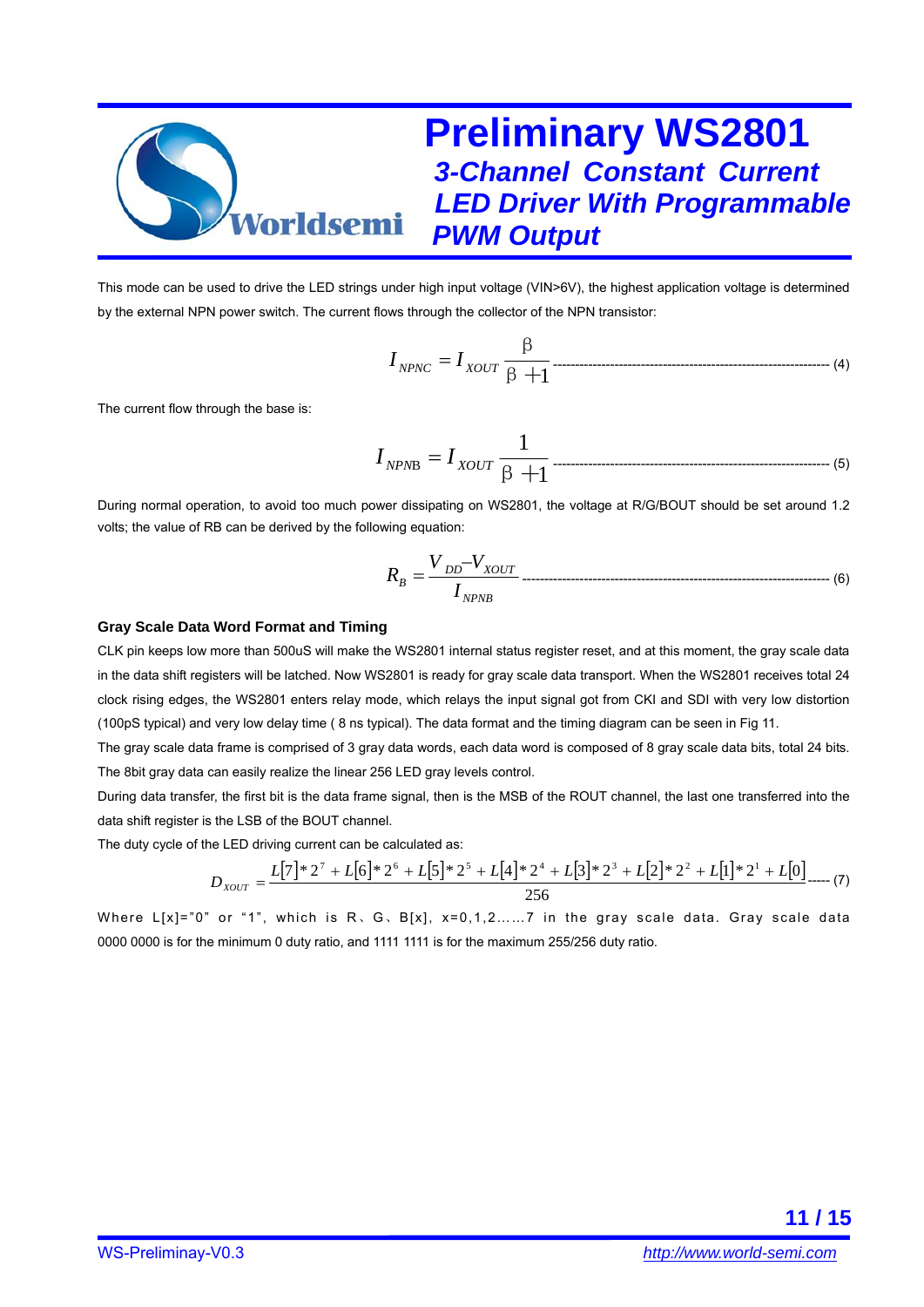

**Preliminary WS2801** 

*3-Channel Constant Current* 

*Fig 10, WS2801 data format and timing*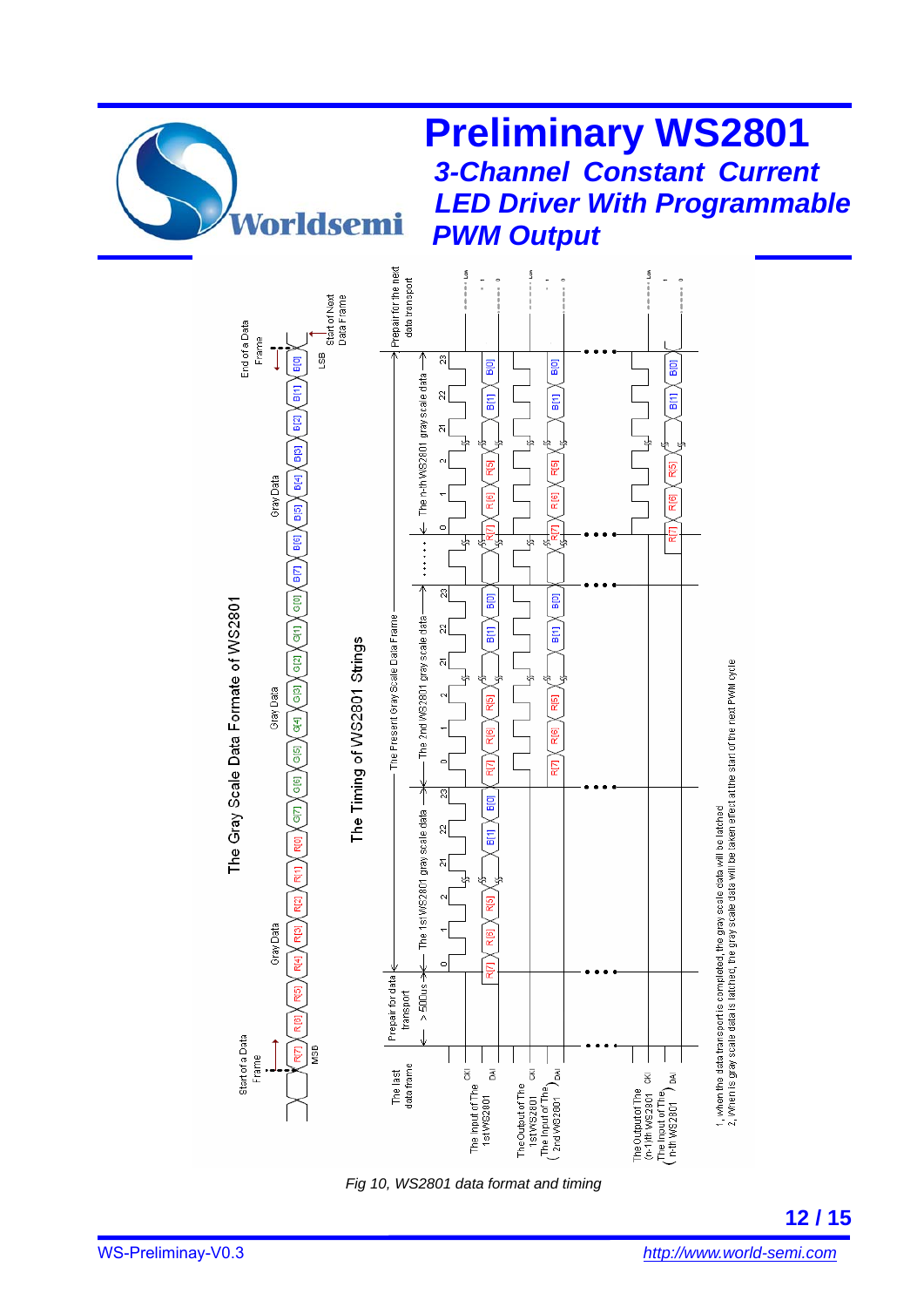

#### **The Connection and Driving of Cascading Operation**

The transmit the data over long distance by cascading, the WS2801 integrates push-pull output stage with strong driving capability which enables the data and clock can be transmitted up to 6 meters at 2MHz clock frequency.

To prevent the reflection, it is necessary to connect a  $50\Omega$  resistor at the data input or output port for impedance match.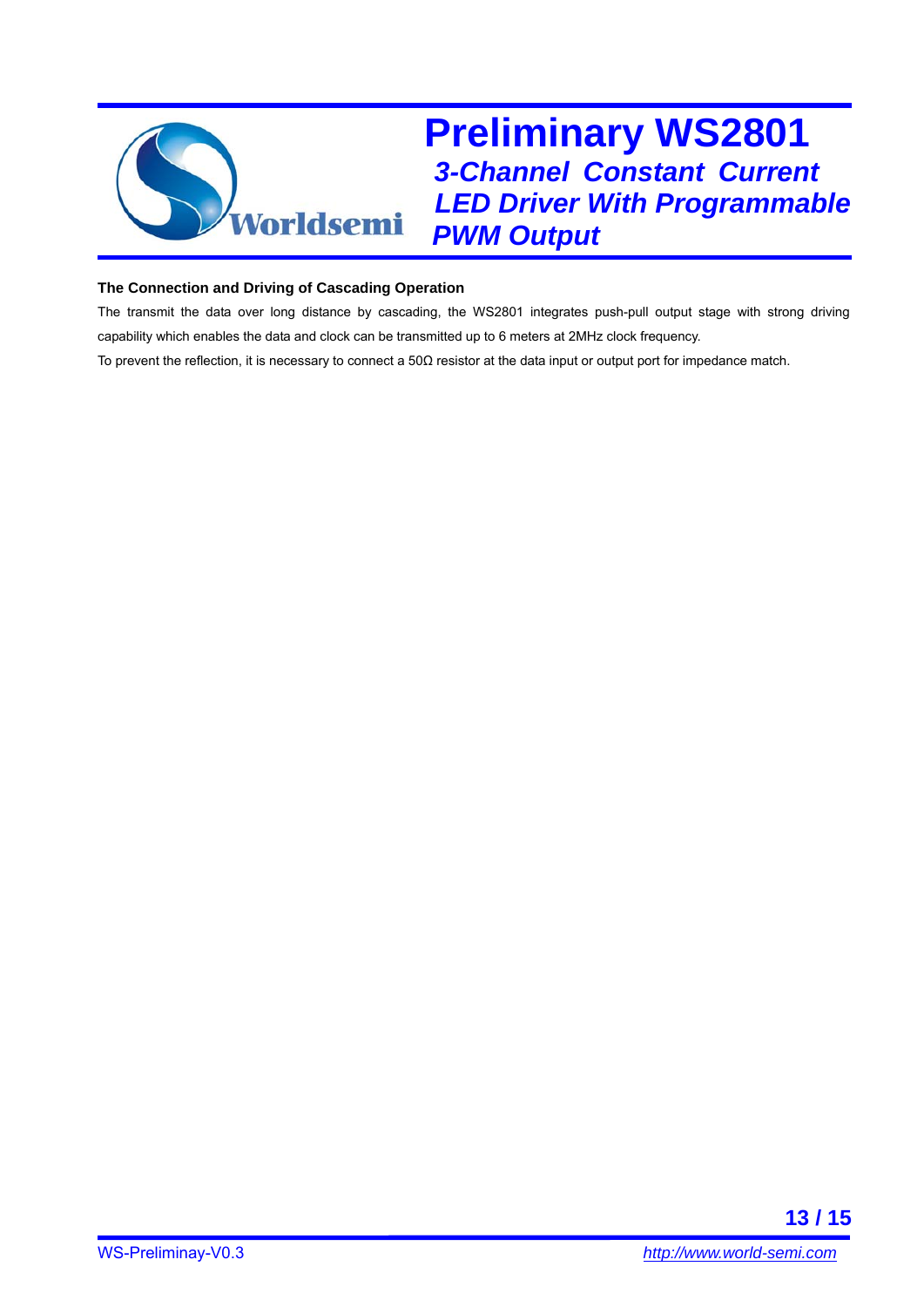

### **Package Information**

### **SOP-14 Package (Unit: mm)**